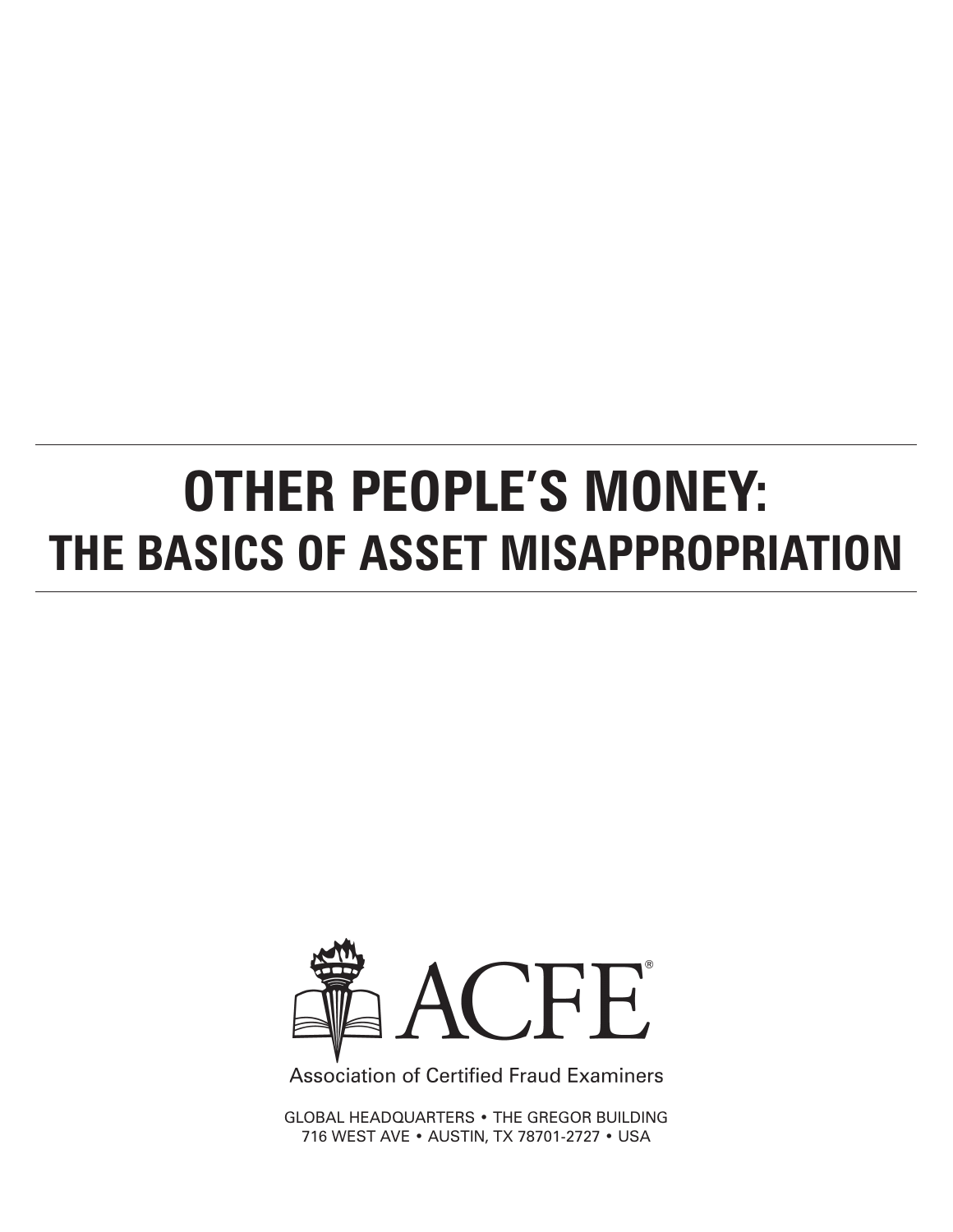#### **TABLE OF CONTENTS**

#### **I. INTRODUCTION**

#### **II. CASH THEFT SCHEMES**

# **III. BILLING SCHEMES**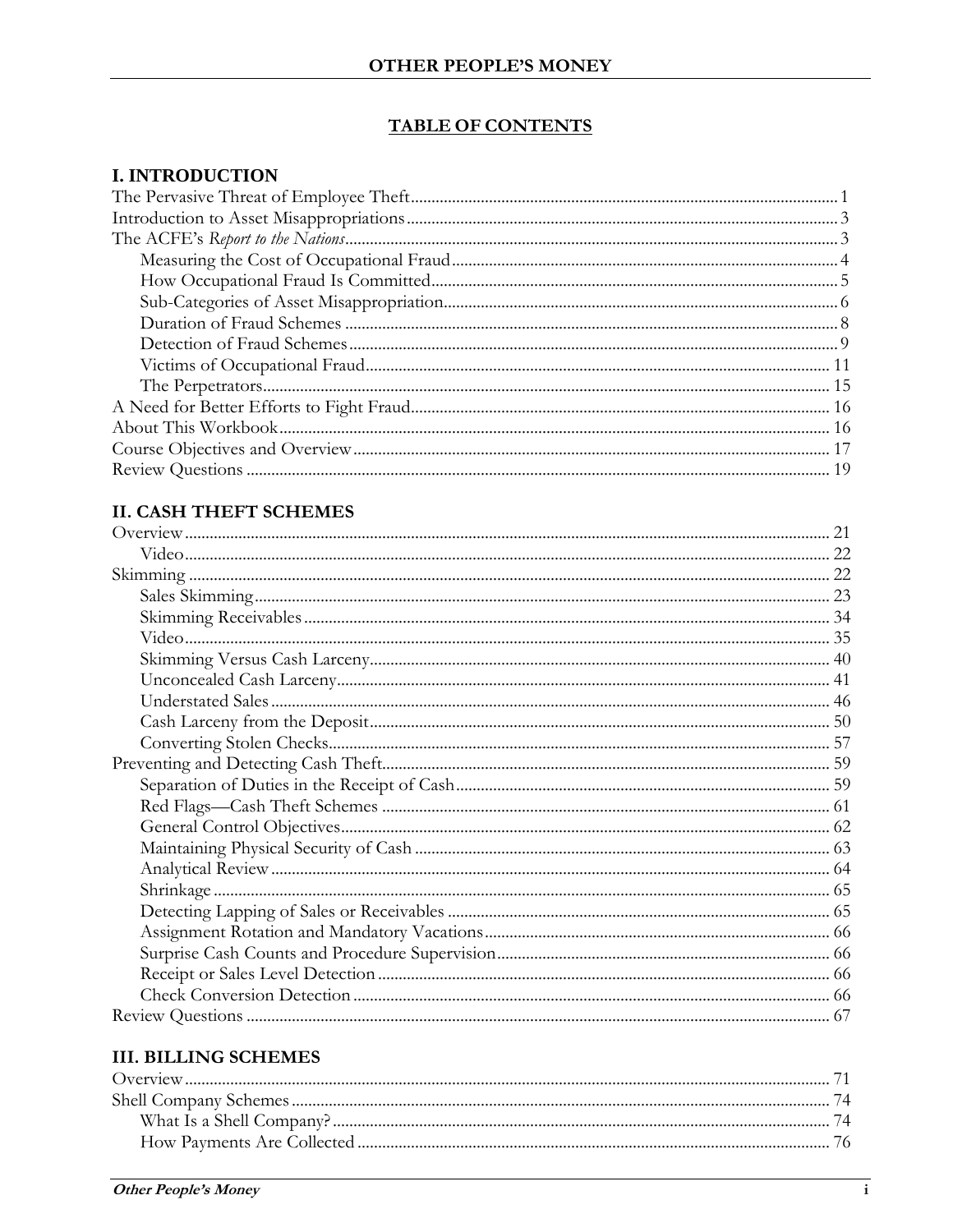## III. BILLING SCHEMES (CONT.)

## **IV. PAYROLL SCHEMES**

| Suggestions for Preventing and Detecting Falsified Hours and Salary Schemes 124 |  |
|---------------------------------------------------------------------------------|--|
|                                                                                 |  |
|                                                                                 |  |
|                                                                                 |  |
|                                                                                 |  |
|                                                                                 |  |
|                                                                                 |  |
|                                                                                 |  |
|                                                                                 |  |
|                                                                                 |  |
|                                                                                 |  |
|                                                                                 |  |
|                                                                                 |  |
|                                                                                 |  |
|                                                                                 |  |
|                                                                                 |  |
|                                                                                 |  |
|                                                                                 |  |
|                                                                                 |  |
|                                                                                 |  |
|                                                                                 |  |
|                                                                                 |  |
|                                                                                 |  |
|                                                                                 |  |

#### V. EXPENSE REIMBURSEMENT SCHEMES

| Suggestions for Preventing and Detecting Mischaracterized Expense Schemes138 |  |
|------------------------------------------------------------------------------|--|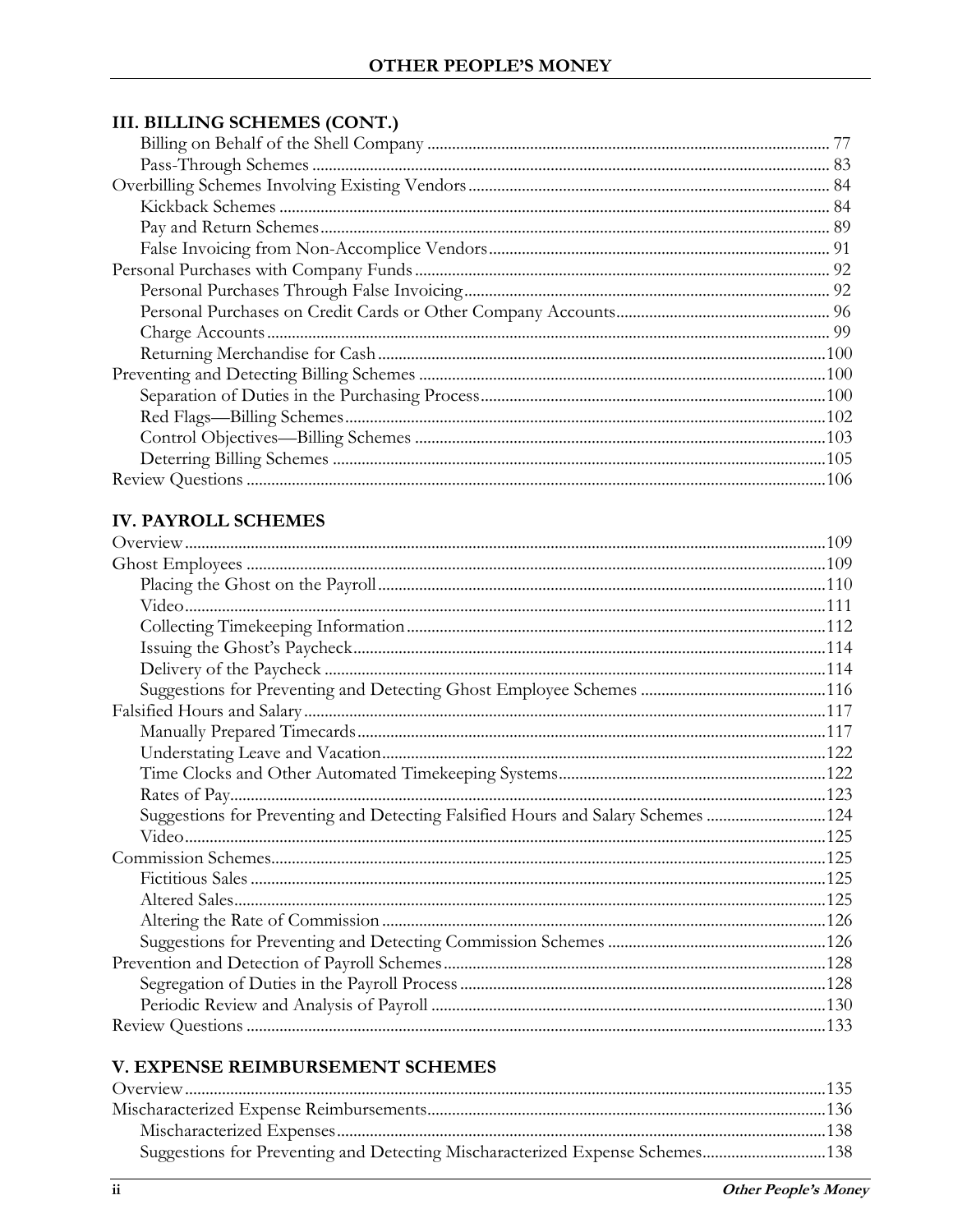## V. EXPENSE REIMBURSEMENT SCHEMES (CONT.)

| Suggestions for Preventing and Detecting Overstated Expense Reimbursements143         |  |
|---------------------------------------------------------------------------------------|--|
|                                                                                       |  |
|                                                                                       |  |
|                                                                                       |  |
|                                                                                       |  |
| Suggestions for Preventing and Detecting Fictitious Expense Reimbursements Schemes146 |  |
|                                                                                       |  |
| Suggestions for Preventing and Detecting Multiple Reimbursement Schemes147            |  |
|                                                                                       |  |
|                                                                                       |  |
|                                                                                       |  |
|                                                                                       |  |
|                                                                                       |  |

# VI. CHECK AND PAYMENT TAMPERING SCHEMES

| Suggestions for Detecting and Preventing the Theft of an Organization's Check Stock  158 |  |
|------------------------------------------------------------------------------------------|--|
|                                                                                          |  |
|                                                                                          |  |
|                                                                                          |  |
|                                                                                          |  |
|                                                                                          |  |
|                                                                                          |  |
| Suggestions for Preventing and Detecting the Theft of Signed Company Checks              |  |
|                                                                                          |  |
|                                                                                          |  |
|                                                                                          |  |
|                                                                                          |  |
|                                                                                          |  |
|                                                                                          |  |
| Suggestions for Preventing and Detecting Schemes Whereby an Employee Alters the Payee    |  |
|                                                                                          |  |
|                                                                                          |  |
|                                                                                          |  |
|                                                                                          |  |
|                                                                                          |  |
| Suggestions for Preventing and Detecting Check Tampering by Authorized Check Signers175  |  |
|                                                                                          |  |
|                                                                                          |  |
|                                                                                          |  |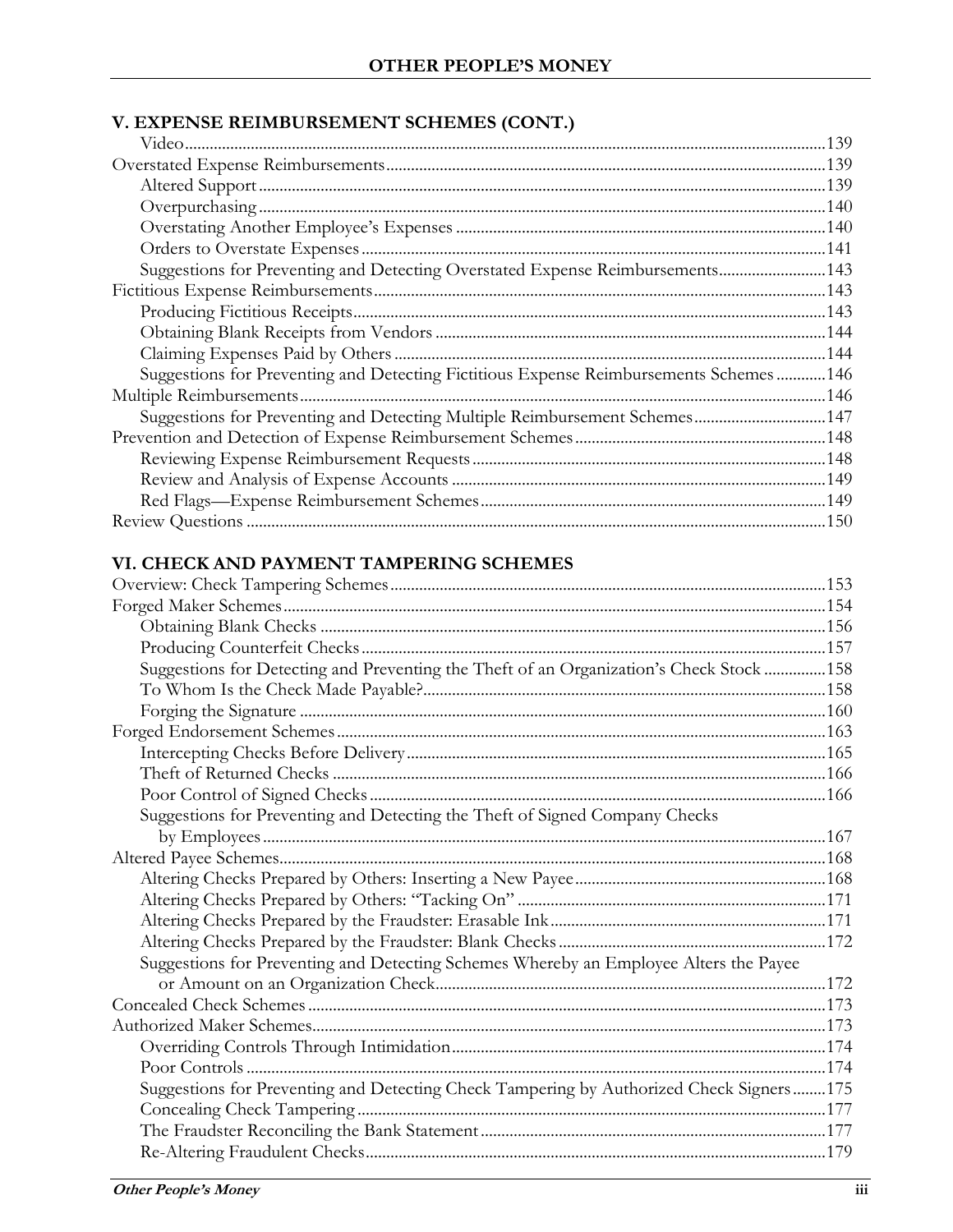# VI. CHECK AND PAYMENT TAMPERING SCHEMES (CONT.)

| Suggestions for Preventing and Detecting Concealed Check Tampering Schemes181 |  |
|-------------------------------------------------------------------------------|--|
|                                                                               |  |
|                                                                               |  |
|                                                                               |  |
|                                                                               |  |
|                                                                               |  |
|                                                                               |  |
|                                                                               |  |
|                                                                               |  |
|                                                                               |  |
|                                                                               |  |
|                                                                               |  |
|                                                                               |  |

## VII. REGISTER DISBURSEMENT SCHEMES

## VIII. INVENTORY, SUPPLIES, AND FIXED ASSETS

|                                                                                   | .205 |
|-----------------------------------------------------------------------------------|------|
|                                                                                   | .205 |
|                                                                                   |      |
|                                                                                   |      |
|                                                                                   |      |
|                                                                                   |      |
|                                                                                   |      |
| Suggestions for Preventing and Detecting Unconcealed Larceny of Noncash Assets212 |      |
|                                                                                   |      |
|                                                                                   |      |
|                                                                                   |      |
|                                                                                   |      |
|                                                                                   |      |
|                                                                                   |      |
|                                                                                   | .220 |
|                                                                                   |      |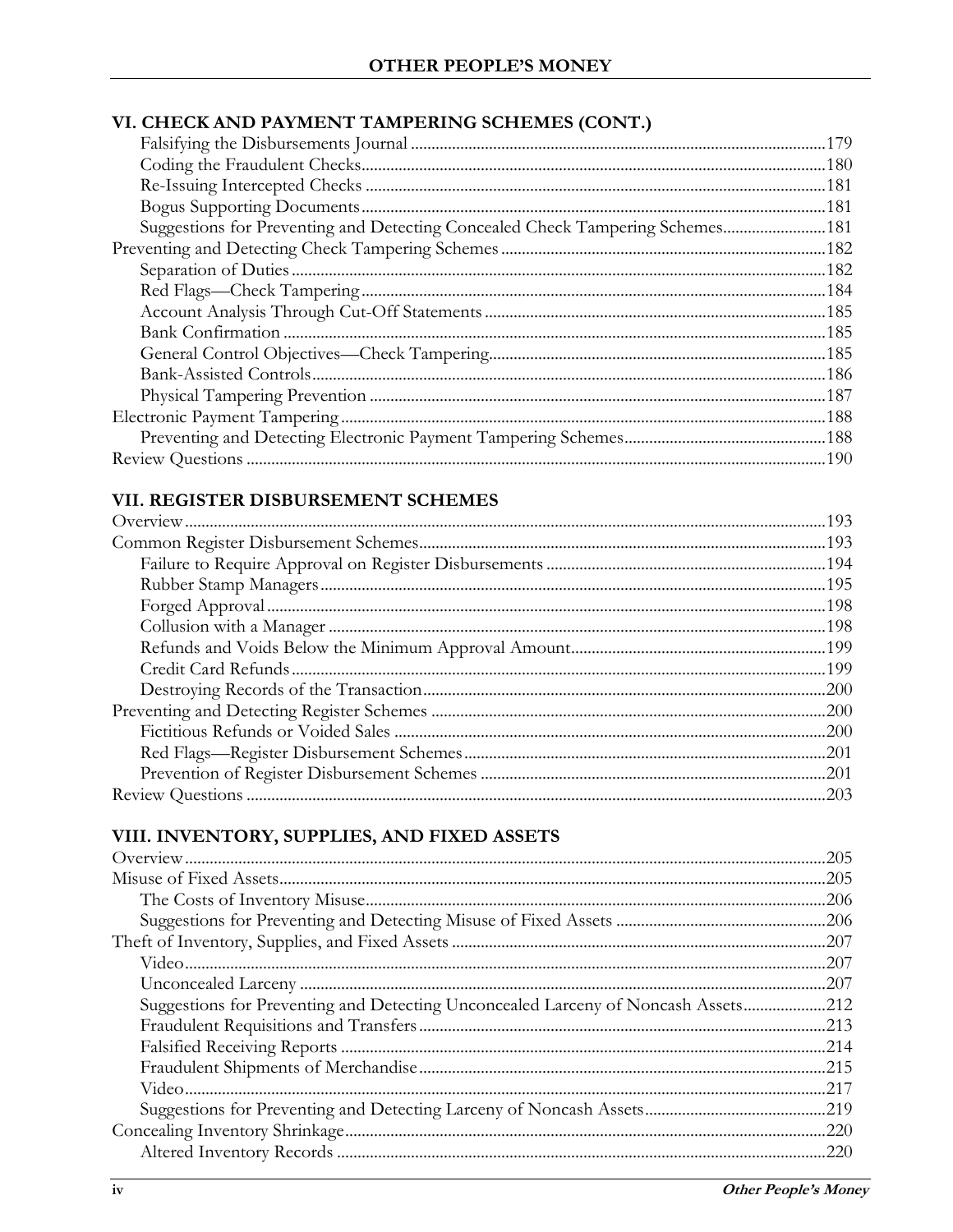# VIII. INVENTORY, SUPPLIES, AND FIXED ASSETS (CONT.)

|                                                                                      | .221 |
|--------------------------------------------------------------------------------------|------|
|                                                                                      | .221 |
|                                                                                      | 222  |
| Preventing and Detecting Theft or Misuse of Inventory, Supplies, and Fixed Assets222 |      |
|                                                                                      |      |
|                                                                                      | .224 |
|                                                                                      |      |
|                                                                                      |      |
|                                                                                      | .226 |
|                                                                                      |      |
|                                                                                      | .226 |
|                                                                                      |      |
|                                                                                      | .228 |
|                                                                                      |      |

## IX. CONCLUSION

| <b>Bob Daniel Case Sti</b> |  |
|----------------------------|--|
|                            |  |

## X. PRACTICAL PROBLEMS

# 

#### XII. SOLUTIONS TO REVIEW QUESTIONS

#### XIII. SOLUTIONS TO PRACTICAL PROBLEMS